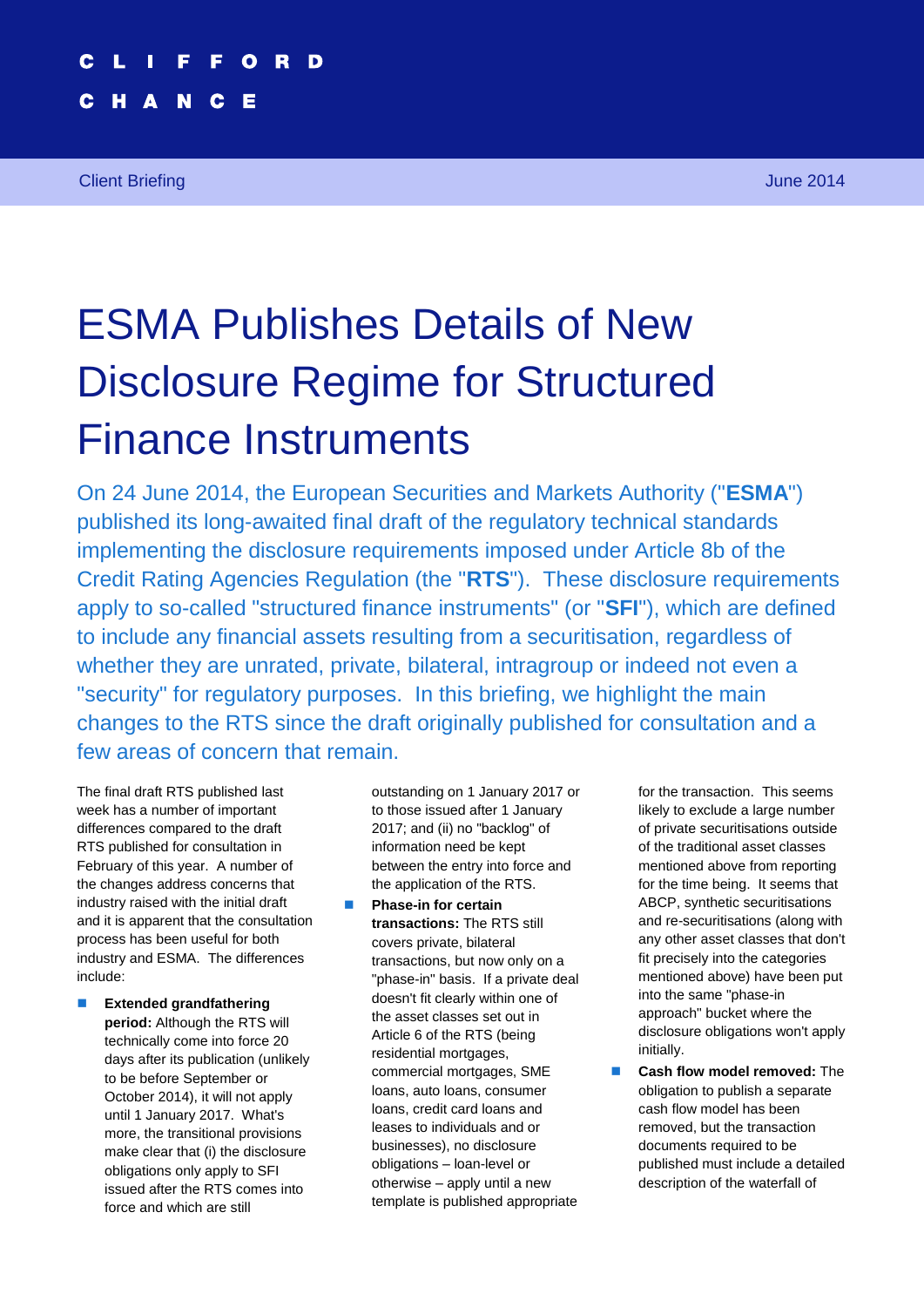payments, which market practice would normally require anyway.

- **Transaction summary removed:** No transaction summary need be published if a PD prospectus has been published in respect of the SFI.
- **Reporting frequency linked to IPDs:** Reporting of loan-level information and investor reports are required to be published quarterly with dates linked to the interest payment dates of the notes issued under the securitisation.
- **Event-based reporting limited:** Event-based reporting for SFI subject to the EU market abuse regime has been restricted to reproducing any reports prepared under that regime on the ESMA website. There had previously been concerns that the two regimes would conflict, causing confusion for issuers. It seems that concern will likely now fall away. However, where the SFI is not subject to the EU market abuse regime, there remain event-based reporting requirements where there is a "significant change or event" involving (i) a breach of the documentation, (ii) structural features that can materially impact on the performance of the SFI; or (iii) the risk characteristics of the SFI and of the underlying assets.
- **Designation of reporting entity made optional:** The designation of a reporting entity by the issuer, originator or sponsor is now optional, and the designation of multiple parties has been made possible (but any designation of a reporting entity is without prejudice to the

responsibility/liability of all those parties to report).

There are also a number of areas where industry had been hoping for changes, but where the final draft RTS remains materially unchanged from the initial draft published for consultation. These include:

- **Extra-territoriality: Concerns** remain as to the extra-territorial effect of the disclosure regime, as the reporting obligations apply as soon as any of the issuer, originator or sponsor is established (and for that purpose has its statutory seat) in the EU. The result is that what appears to be an entirely foreign securitisation could be caught by the disclosure rules if e.g. a foreign branch of an EU established bank sponsored the deal, and each of the issuer, originator and sponsor would be made liable for any failure to comply.
- **Remaining broad scope:** All SFI, regardless of whether they are rated, private, intra-group, or fall within the definition of a "security" etc. would still technically be subject to disclosure obligations under the final draft RTS and would therefore eventually be subject to reporting obligations. While the phase-in approach is very helpful, possibly even for several years, it now seems clear that the text of the CRA Regulation itself will need to be changed if private, bilateral, unrated and other transactions industry considers ill-suited to these types of disclosure obligations are to be permanently exempted from reporting.
- **Credit card loan level reporting:** Credit card ABS are still subject to loan-level reporting

requirements in line with the ECB templates, despite the fact that these templates are largely untested and major credit card users have significant and legitimate concerns (and hence are not using them). ESMA has, however, "noted the concerns of the market participants and will closely monitor and follow-up on new developments in this respect with any related parties". As other regulators, such as the SEC and the Bank of England do not require loan-by-loan data on credit card assets and, as we understand, it is not useful to or required by investors, it is hoped that this process will result in credit card loan-level reporting ultimately not being required for credit card ABS.

#### **Conclusion**

The development of the RTS thus far has benefitted from extensive engagement between industry and regulators. It is hoped that this engagement will continue through the rest of the development of the RTS, resulting in rules that promote the transparent, efficient and wellfunctioning markets that are the common goal of regulators and market participants alike.